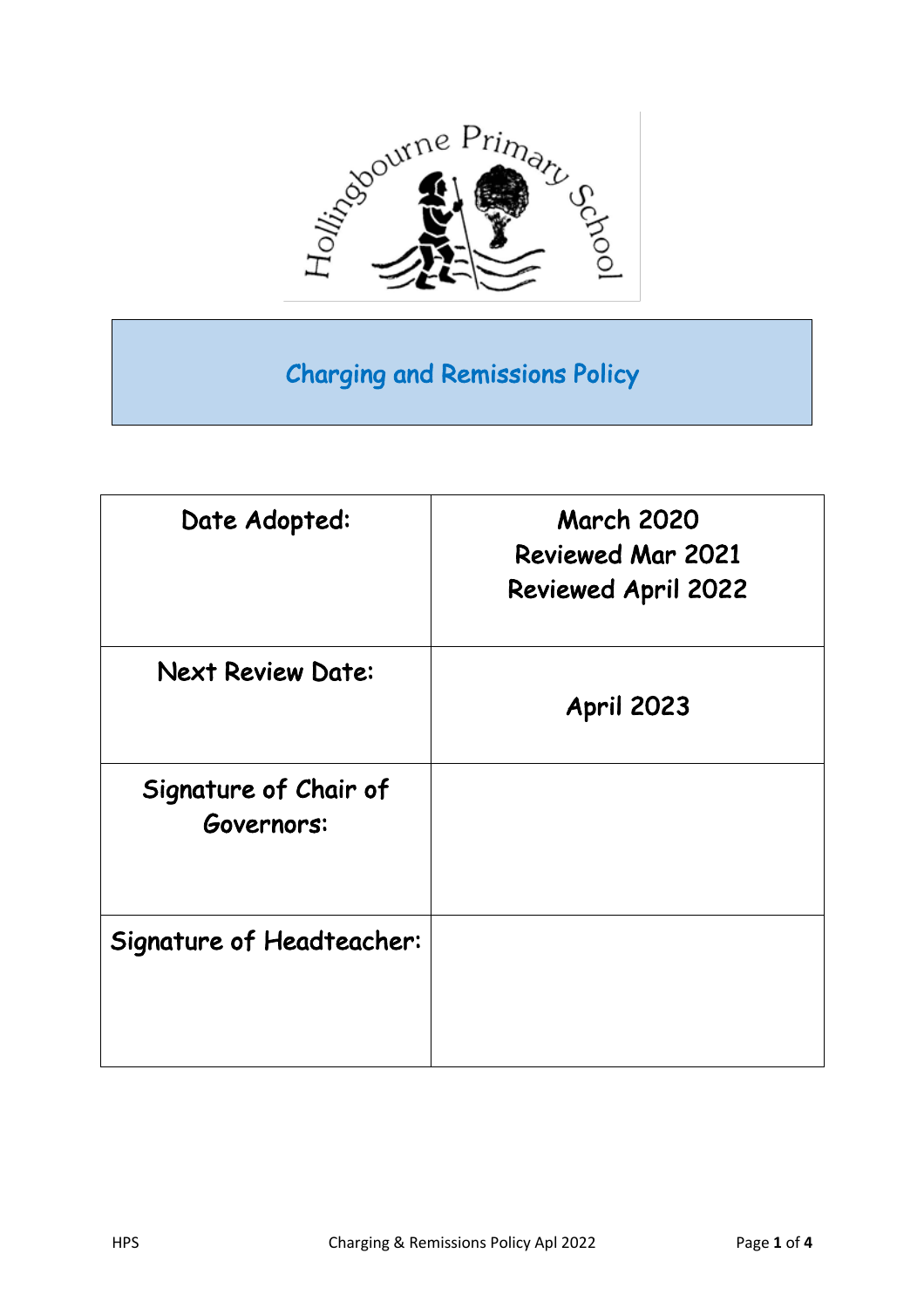# Charging and Remissions Policy

At Hollingbourne Primary we believe that all children are entitled to a free education where National Curriculum requirements are being delivered.

Where additional experiences and opportunities are provided to enrich the children's education, we may ask for these to be financially supported by parental contribution. This will only ever be to cover costs and is never profit making.

This policy sets out when contributions may be requested.

#### **Trips**

2.1 When organising school trips or visits that enrich the curriculum and enhance the educational experience of pupils; the school invites parents to contribute to the cost of these activities. These contributions are voluntary.

2.2 These trips and visits are known as optional extras and may include visits to museums, theatre productions, musical events, sporting activities and other places of interest related to the curriculum. This is not an exhaustive list.

2.3 If insufficient voluntary contributions are received the trip or visit may be cancelled.

2.4 If voluntary contributions are less than the cost of a trip or visit the school may sometimes provide financial support to ensure it goes ahead. Parents may receive, upon written request to the school, details of how each trip or visit has been funded.

2.5 The school may invite voluntary contributions towards the cost of ingredients, materials and equipment where parents have expressed the wish to have the finished product.

# **Residential Visits & Optional Trips**

3.1 If the school organises residential visits to provide education directly related to the National Curriculum that takes place mainly in school time no charge will be made for the education element. A charge will, however, be made to cover the costs transport, meals and accommodation. Parents in receipt of state benefits will be asked to contribute what they can, after which the school will pay the difference.

3.2 Optional trips wholly or mainly outside school hours will be charged at full cost. These visits will not proceed where full costs are not met by all those who wish to partake in the activity.